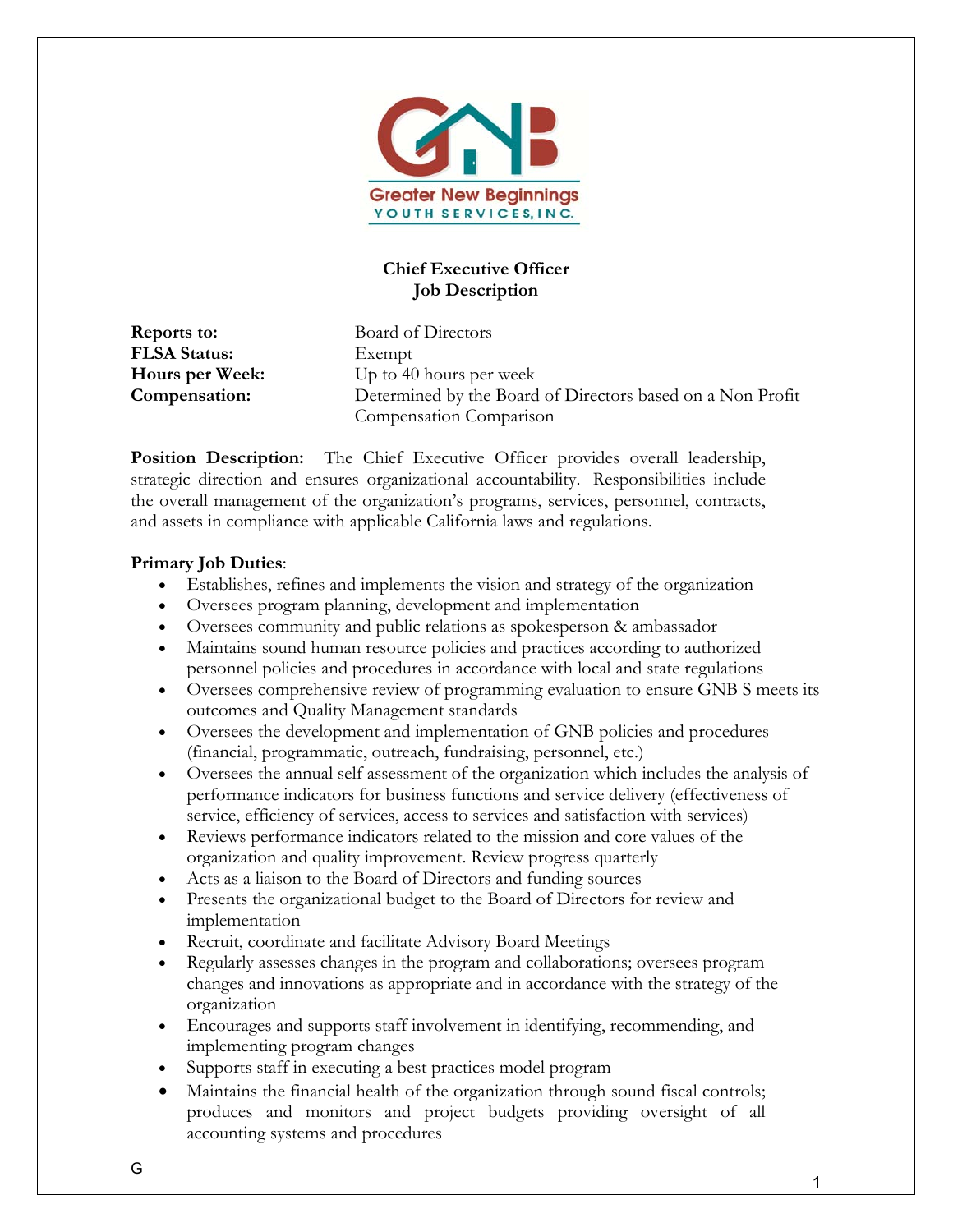- Oversees the budgeting process
- Oversees the development, marketing, and distribution of effective external communications and educational materials
- Assures the organization and its mission, programs, products and services are consistently present in strong, positive images relevant to internal and external stakeholders
- Develops, implements and maintains program policies and procedures, insuring that the program and facilities are in compliance with applicable sections of Title 17 & 22 California Code of Regulations and other regulatory obligations
- Represents GNB in all governmental and regulatory matters to ensure the organization is aware of how current and future legislation impacts the service delivery system
- Negotiates contractual agreements with funders and oversees fundraising

The job duties outlined in this job description in no way states or imply that these are the only duties to be performed by this employee. He or she will be required to follow any other instructions and to perform any other duties requested by his or her supervisor or the management of the agency.

# **Job Specifications**

The Chief Executive Officer shall possess the following minimum qualifications:

- Bachelor's Degree in social services or business or related field; or 5 years experience in the management of a human services delivery system
- Good oral and written communication skills
- Experience developing programs and managing a budget
- Evidences good leadership and team building skills
- Strong level of influence and negotiation skills
- Ability to exercise effective judgment, sensitivity, creatively to changing needs and situations
- Demonstrated understanding of best practice protocols as they relate to residential youth programs, judicial involvement, behavioral and mental health challenges.
- Ability to provide effective supervision, lead a team and be a support to staff
- Have an understanding of developing and implementing strategy; strategic planning experience
- Strong organizational development, management, and planning skills
- Excellent written and oral communication skills that are effective with diverse stakeholders
- Experience managing complex, multiple projects
- Has current TB Clearance, certifications in First Aid/CPR, Valid California Drivers license, clean DMV printout and current registration and insurance
- Is able to pass a background check and has fingerprint clearances
- Exceptional organizing and prioritizing skills
- Political savvy, diplomacy, and negotiation skills
- Track record in recruiting, developing and retaining diverse staff
- Ability to represent GNB in a professional manner at all times
- Respects the cultural and logistic values of internal and external stakeholders including residents, their Circle of Support members, probation staff and community collaborators

## **To perform the job successfully, an individual should demonstrate the following**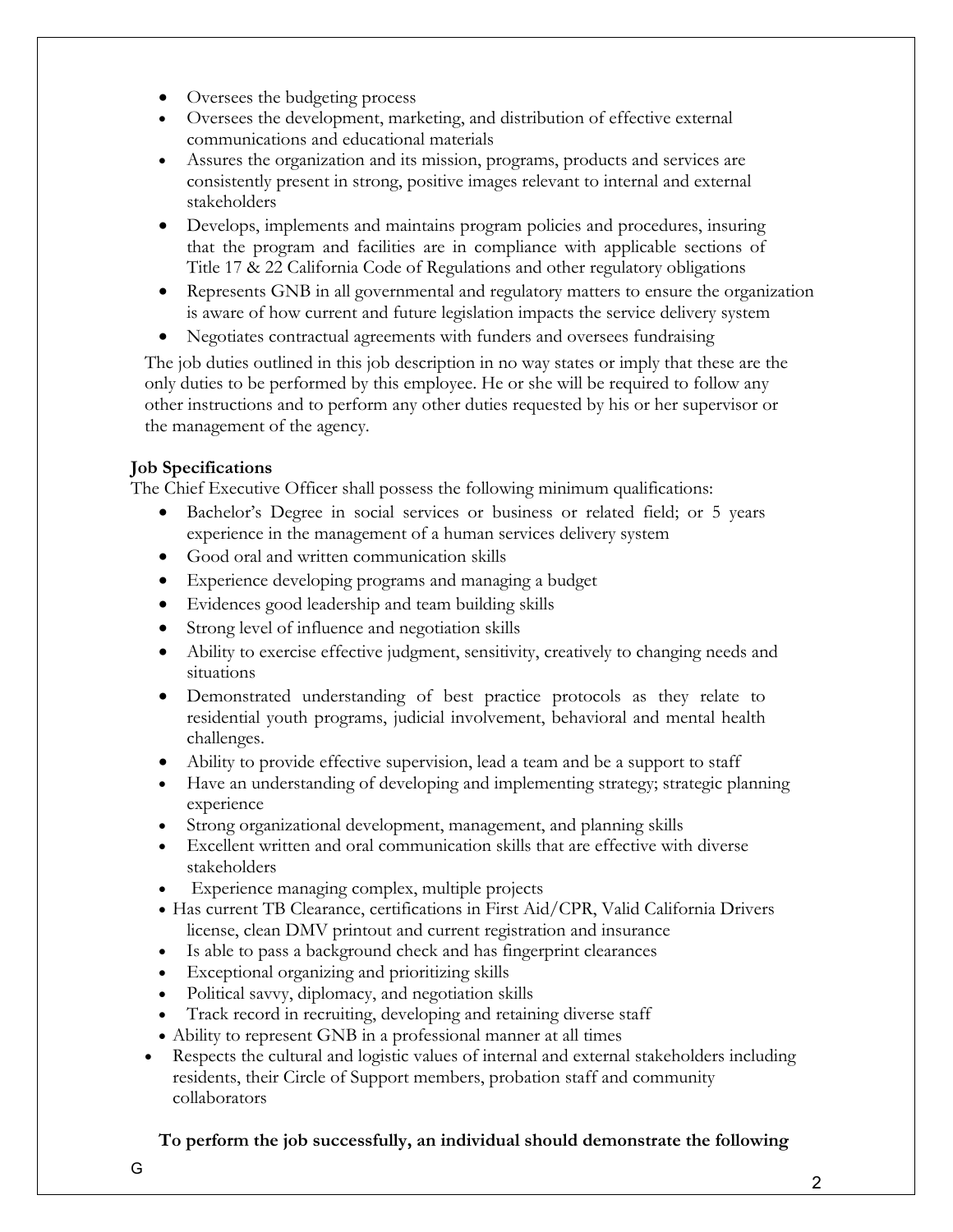#### **competencies:**

- **Analytical** Synthesizes complex or diverse information; Collects and researches data
- **Problem Solving** Identifies and resolves problems in a timely manner; Gathers and analyzes information skillfully; Develops alternative solutions
- **Customer Service** Responds promptly to stakeholder needs; Solicits stakeholder feedback to improve service. Responds to requests for service and assistance; Meets commitments.
- **Teamwork** Contributes to building a positive team spirit
- **Quality Management** Looks for ways to improve and promote quality; Demonstrates accuracy and thoroughness; follows best practices as it relates to social service
- **Planning/Organizing**  Prioritizes and plans work activities; Uses time efficiently; Organizes or schedules other people and their tasks; Develops realistic action plans and timelines
- **Adaptability** Adapts to changes in the work environment; Changes approach or method to best fit the situation; Able to deal with frequent change, delays, or unexpected events
- **Innovation**  Generates suggestions for improving work; Develops innovative approaches and ideas

### **Physical Demands:**

The physical demands described here are representative of those that must be met by an employee to successfully perform the essential functions of this job. Reasonable accommodations may be made to enable individuals with disabilities to perform the essential functions. While performing the duties of the job, the employee is required to:

- Regularly talks or hears up to 8 hours a day;
- Regularly sit, type, and use the mouse up to 8 hours a day;
- Regularly sit and stand from chair up to 25 times a day
- Ability to lift up to 25 pounds (anything over 10 pounds requires the use of a weight belt)
- Specific vision abilities required by this job include close vision, distance vision, color vision, peripheral vision, depth perception, and ability to adjust focus.
- Occasionally stand, walk, use hands to finger, handle or feel, and reach with hands and arms;
- Kneel, crouch, squat, crawl, and twist upper body, grasp, and run, in order to perform essential duties of this position.
- Occasionally climb stairs
- Occasionally get in and out of car up to 6 or 7times a day;
- Occasionally drive in dry and wet weather, usually during day light hours, but occasionally in the evening hours

### **Work Environment:**

The work environment characteristics described herein are representative of those an employee may encounter while performing the essential functions of this position. Reasonable accommodations may be made to enable individuals with disabilities to perform the essential functions of this position.